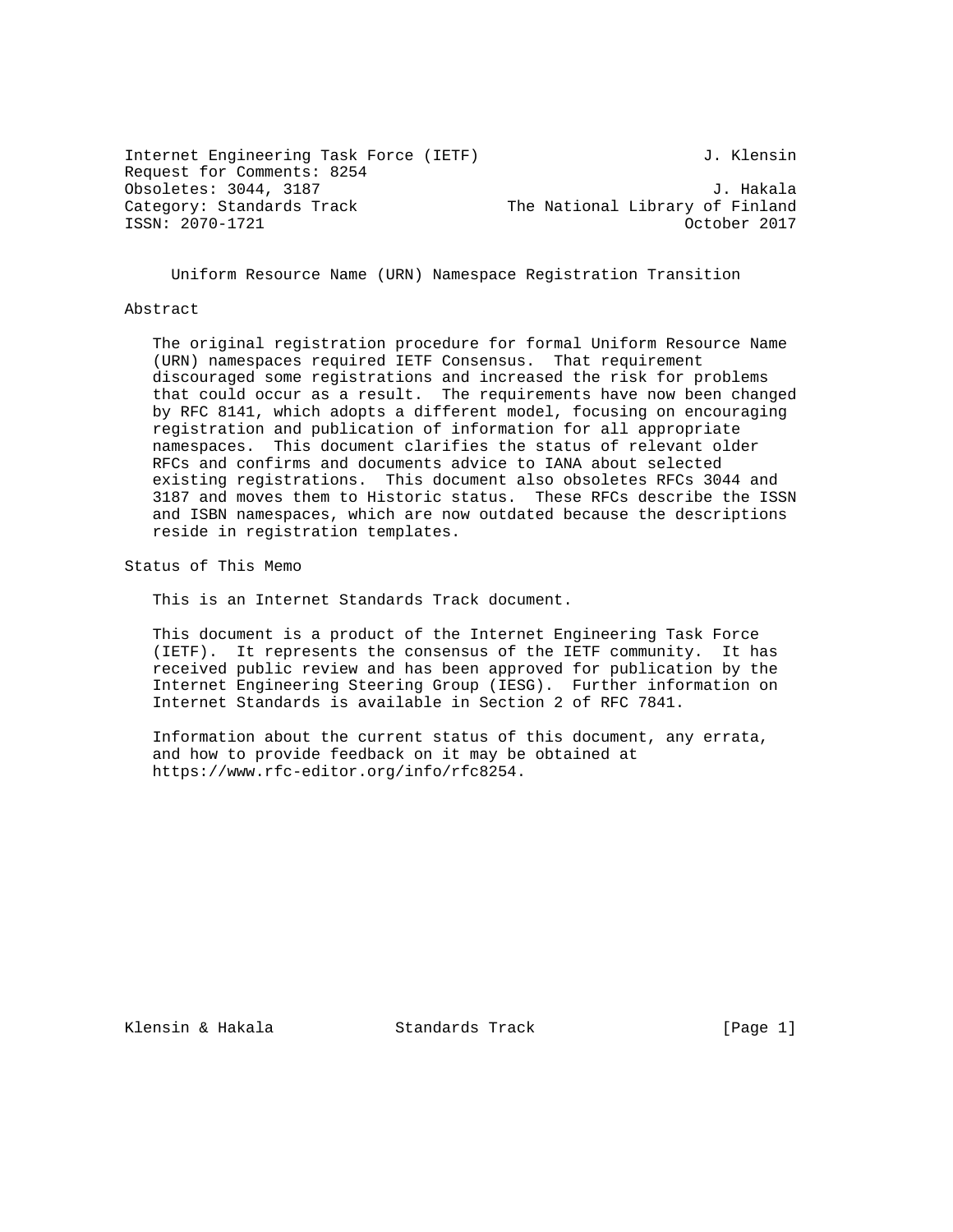# Copyright Notice

 Copyright (c) 2017 IETF Trust and the persons identified as the document authors. All rights reserved.

 This document is subject to BCP 78 and the IETF Trust's Legal Provisions Relating to IETF Documents (https://trustee.ietf.org/license-info) in effect on the date of publication of this document. Please review these documents carefully, as they describe your rights and restrictions with respect to this document. Code Components extracted from this document must include Simplified BSD License text as described in Section 4.e of the Trust Legal Provisions and are provided without warranty as

Table of Contents

described in the Simplified BSD License.

| Obsoleting Older Registration RFCs for ISSNs and ISBNs |  | 4  |
|--------------------------------------------------------|--|----|
| 2.1.                                                   |  | 4  |
|                                                        |  | 4  |
| The Older Registration RFC for NBNs                    |  | 5  |
| Other Existing URN Registrations and RFCs              |  | 5  |
| 5.                                                     |  | 5  |
| б.                                                     |  | 6  |
| $7$ .                                                  |  | -6 |
| 8                                                      |  | 6  |
| Normative References<br>$8.1$ .                        |  | 6  |
| 8.2. Informative References                            |  | 6  |
|                                                        |  | -8 |
|                                                        |  | -8 |
|                                                        |  | 9  |

Klensin & Hakala Standards Track [Page 2]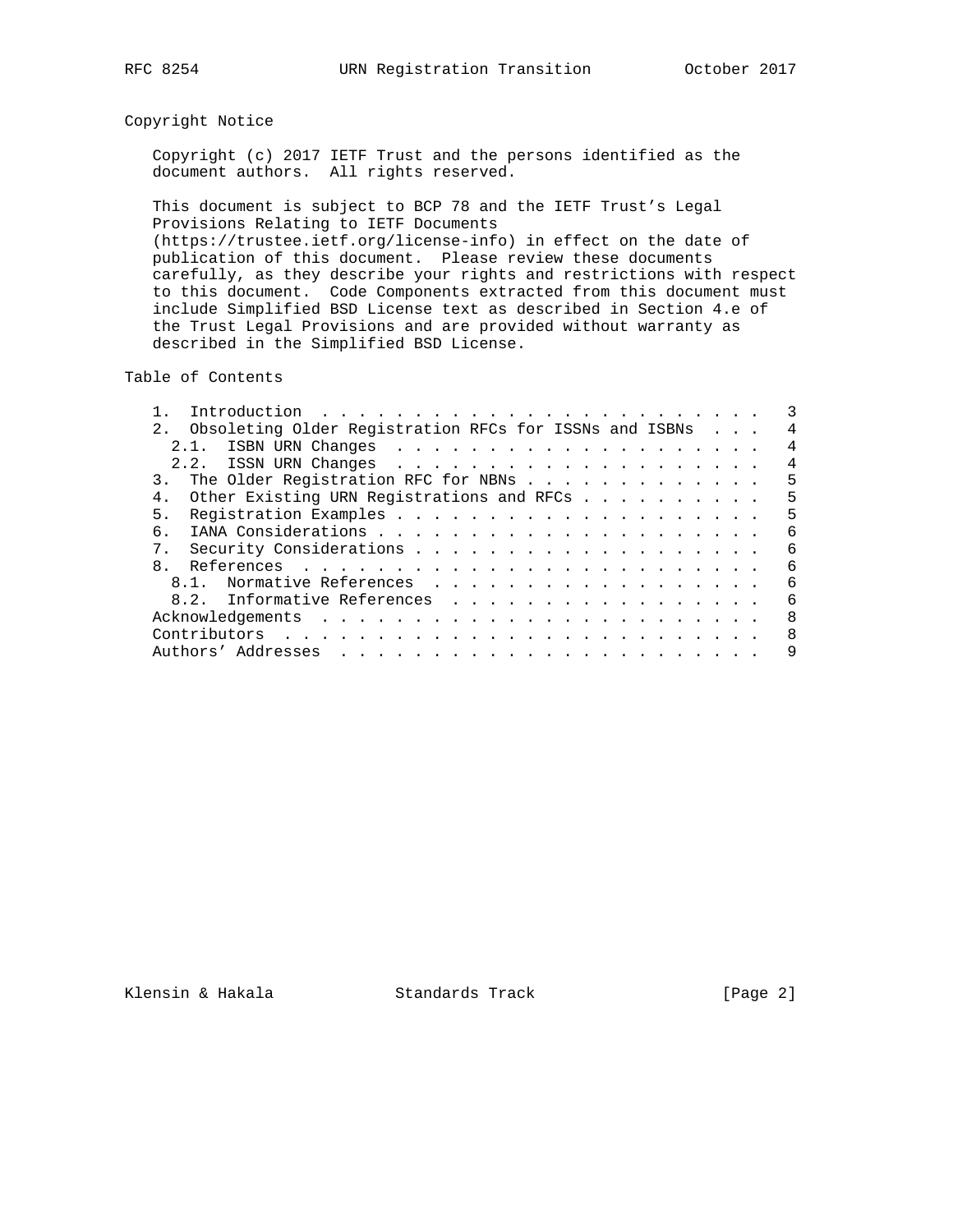## 1. Introduction

 As a part of the initial development of the Uniform Resource Name (URN) system in the late 1990s, the IETF URN Working Group agreed that it was important to demonstrate that the URN syntax could accommodate existing identifier systems. RFC 2288 [RFC2288] showed the feasibility of using International Standard Book Number (ISBN), International Standard Serial Number (ISSN), and Serial Item and Contribution Identifier (SICI) [ANSI-SICI] as URNs; however, it did not formally register corresponding URN namespaces. This was in part due to the still-evolving process to formalize criteria for namespace definition documents and registration, consolidated later by the IETF into successive Namespace Definition Mechanism documents [RFC2611] [RFC3406].

 URN namespaces were subsequently registered for ISBN [RFC3187] and ISSN [RFC3044] as well as for a fairly large collection of other identifiers including National Bibliography Number (NBN) [RFC3188]. The comprehensive list can be found in the IANA Uniform Resource Names (URN) Namespaces registry [IANA-URN] (see also Section 4).

 While a URN namespace for SICI could be registered at any time, the SICI standard has not gained broad international acceptance and has not had a namespace defined to date.

 The predecessor registration procedure for URN namespaces [RFC3406] required IETF Consensus for formal namespaces. That requirement discouraged some registrations and increased the risk for problems, including use of names without registration ("squatting"). If names are not registered in a consistent way, there is a possibility of the same name being used to identify different namespaces with different rules, resulting in considerable confusion. The requirements have now been changed in RFC 8141 [RFC8141] to adopt a different model that focuses more on encouraging registration of all namespaces that follow the formal namespace syntax, with as much information collected as possible consistent with that goal.

Therefore, this document does the following:

- o Describes the instructions developed with IANA to adapt selected existing registrations to the new model. Those registration updates have been completed for ISBN and ISSN Namespace Identifiers (NIDs) and URN namespaces.
- o Obsoletes the separate RFCs that specify the namespaces for ISSNs and ISBNs to eliminate any ambiguity about the status of new templates and updated registrations.

Klensin & Hakala Standards Track [Page 3]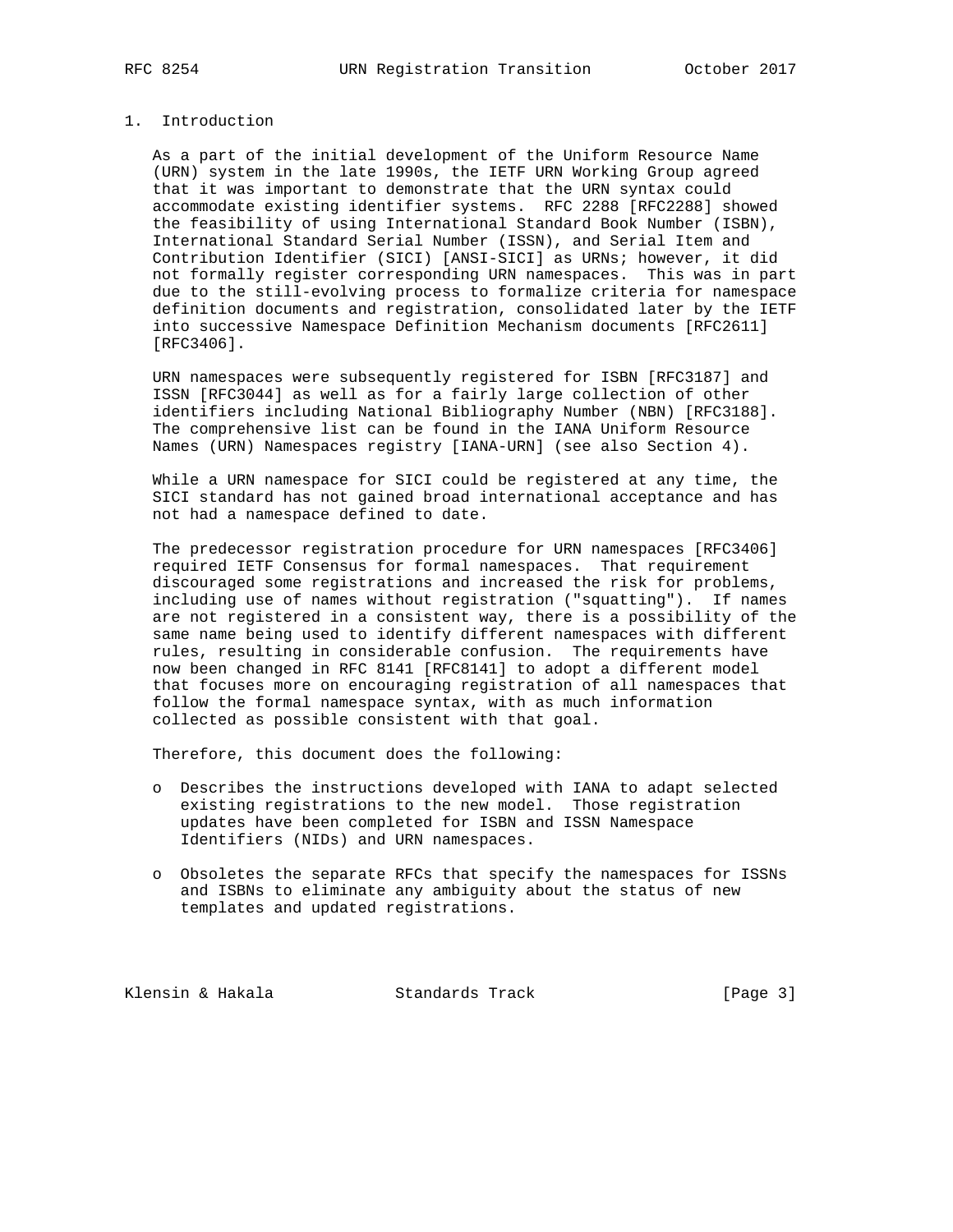- 
- o Provides information about the status of NBNs under the new definitions.
- o Provides suggestions to IANA about the handling of other existing registrations not explicitly discussed in this document.
- 2. Obsoleting Older Registration RFCs for ISSNs and ISBNs

 The existing RFCs that describe URN namespaces for ISSNs [RFC3044] and ISBNs [RFC3187] have been identified as "Historic" concurrent with publication of this document. The new registration templates for those namespaces have already been submitted and incorporated into the URN Namespaces registry by IANA.

 Those updated templates reflect not only the new template formats but substantive changes to the definitions of the namespaces. The significant changes are summarized in the subsections that follow.

 For both ISSN and ISBN namespaces, URN registration practices within them are expected to evolve along with the ISO ISBN and ISSN standards without requiring resubmission of the templates or other formal IETF or IANA URN namespace registration update approval procedures. The subsections that follow clarify the relationship between the original URN namespace registrations for ISBN and ISSN and the recently registered templates that follow the principles of RFC 8141. Approval and registration of those new templates made the older templates obsolete.

# 2.1. ISBN URN Changes

 The revised ISBN namespace reflects the latest version of the ISO ISBN standard, ISO 2108:2017 [ISO-ISBN-b]. The namespace allows for the use of both the old ten-character ISBN numbers described in RFC 3187 and ISO 2108:1992 [ISO-ISBN-a] (formerly known as ISBN-10) and the thirteen-character identifiers introduced in ISO 2108:2005 [ISO-ISBN-c] (formerly known as ISBN-13).

 For more details, review the new ISBN registration template and associated documentation [ISBN-Template].

## 2.2. ISSN URN Changes

 The updated ISSN namespace reflects the changes between the current ISSN standard [ISO-ISSN] and its predecessor on which RFC 3044 was based. ISO 3297:2007 introduced the linking ISSN (ISSN-L), which is designated for all media of a serial publication, irrespective of how many there are. Traditional ISSN applies to a single medium only, such as the printed version of a serial.

Klensin & Hakala Standards Track [Page 4]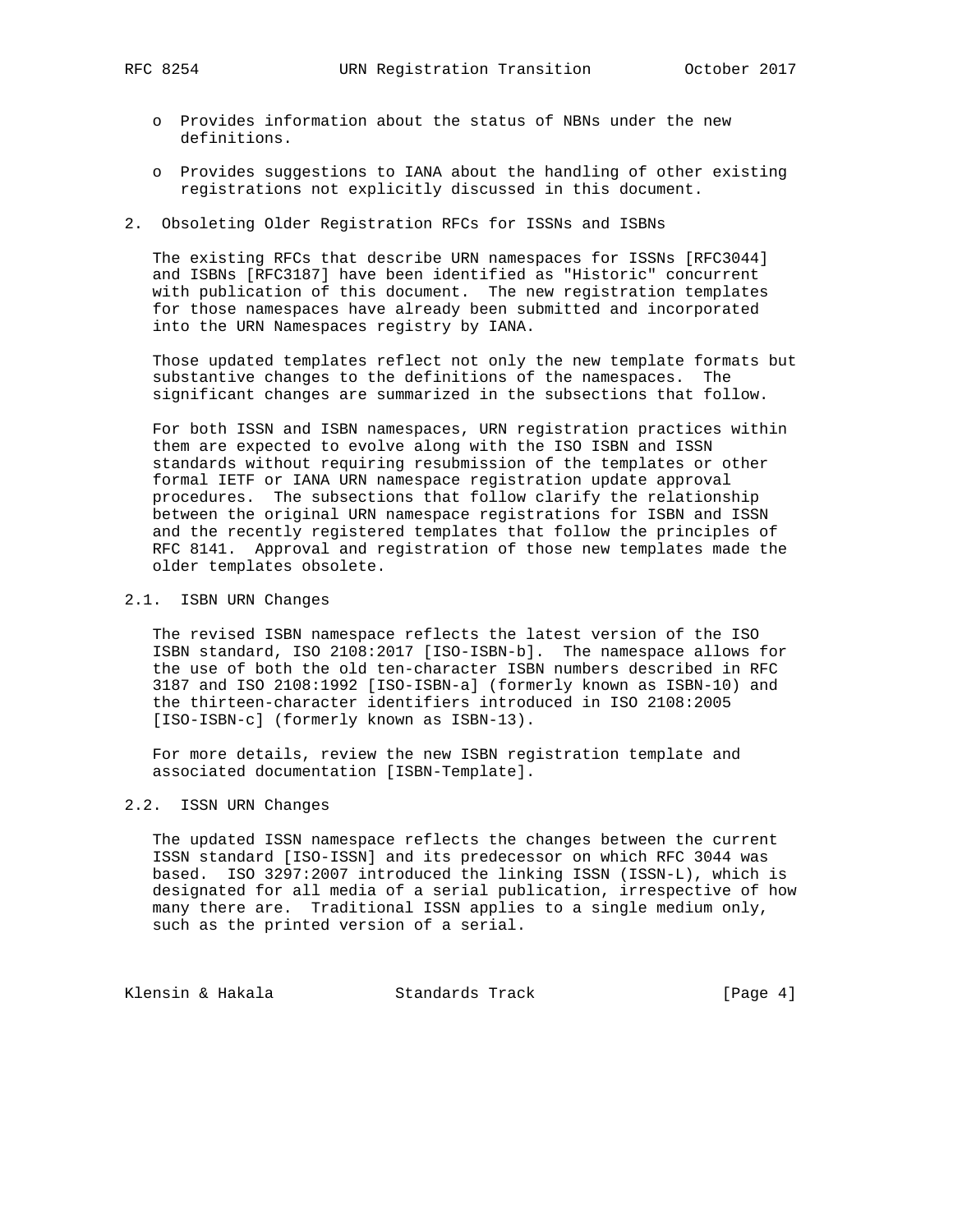For more details, review the new ISSN registration template and associated documentation [ISSN-Template].

3. The Older Registration RFC for NBNs

 NBN is not a formal international standard or even a single identifier system but an umbrella concept that covers all of the identifier systems the adopting national libraries and their partners use to identify resources that do not have other identifiers. For instance, if a book received via legal deposit does not have an ISBN, the national library gives it a local identifier. The NBN specification provides a simple means of expressing these local identifiers so that they become globally unique URNs, such as urn:nbn:fi-fe19981001.

 In addition to the namespace registration itself, RFC 3188 provides some generic information about NBNs and their use and specifies the syntax of URN:NBNs. That syntax guarantees uniqueness by requiring the usage of country codes and institutional identifiers as a part of the Namespace Specific String (NSS). When RFC 3188 is revised, it should be accompanied with a template that revises the registration of the URN:NBN namespace.

4. Other Existing URN Registrations and RFCs

 The RFC Series and the IANA URN Namespaces registry contain many URN namespace registrations in addition to those for which this document calls out explicit actions. In general, those existing registrations are still appropriate but omit some information called for in RFC 8141 [RFC8141]. Reregistration with new templates is recommended but not required. Until and unless those registrations are updated as provided for in RFC 8141, the existing registration templates should be read as not requiring or allowing any features that were not allowed and specified by the earlier URN [RFC2141] and registration [RFC3406] specifications.

5. Registration Examples

 For examples of registrations using the new model and for information and help in understanding other parts of this document, review the new ISBN and ISSN registration templates [ISBN-Template] [ISSN-Template] and associated documentation in the IANA URN Namespaces registry.

Klensin & Hakala Standards Track [Page 5]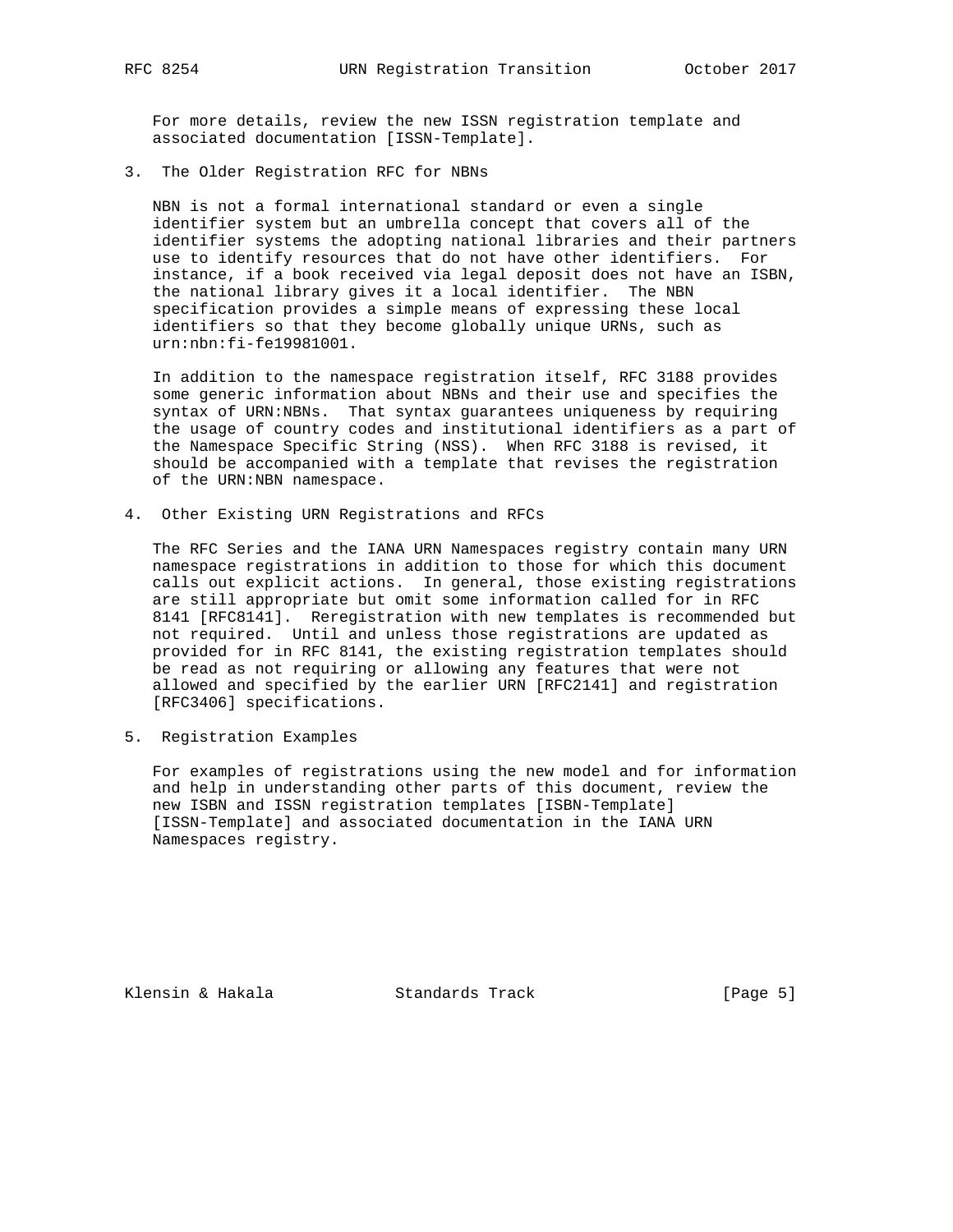## 6. IANA Considerations

 IANA has completed updates for the registry entries for URN ISSN and ISBN namespaces to reflect the new templates that are compliant with RFC 8141. With respect to namespaces other than those listed above, when registrations and templates are available that conform to the newer rules, they may be substituted for the older ones. However, neither this document nor RFC 8141 supersedes any existing registrations (those for ISBN and ISSN are superseded by the recently registered templates). Therefore, IANA needs to be prepared to maintain a registry whose contents reflect old-style templates for some namespaces and the newer ones for others.

 IANA should also note that the portions of the ISBN and ISSN registrations that point to ISO Standards are intended to identify current versions (which may change) rather than only the versions that are active at the time this document is approved (see Section 2). That provision relies on ISO TC 46 and its respective registration authorities to maintain stability of URN references discussed in this document.

### 7. Security Considerations

 While particular URN namespaces and their registrations might conceivably have security implications, this specification merely specifies a transition of a set of namespace registrations and does not have such implications. The security implications associated with particular namespaces are expected to be listed in registration templates as specified in RFC 8141.

# 8. References

- 8.1. Normative References
	- [RFC8141] Saint-Andre, P. and J. Klensin, "Uniform Resource Names (URNs)", RFC 8141, DOI 10.17487/RFC8141, April 2017, <https://www.rfc-editor.org/info/rfc8141>.

### 8.2. Informative References

[ANSI-SICI]

 ANSI/NISO, "Serial Item and Contribution Identifier (SICI)", ANSI/NISO Z39.56-1996 (Version 2), August 1996.

 [IANA-URN] IANA, "Uniform Resource Names (URN) Namespaces", <http://www.iana.org/assignments/urn-namespaces>.

Klensin & Hakala Standards Track [Page 6]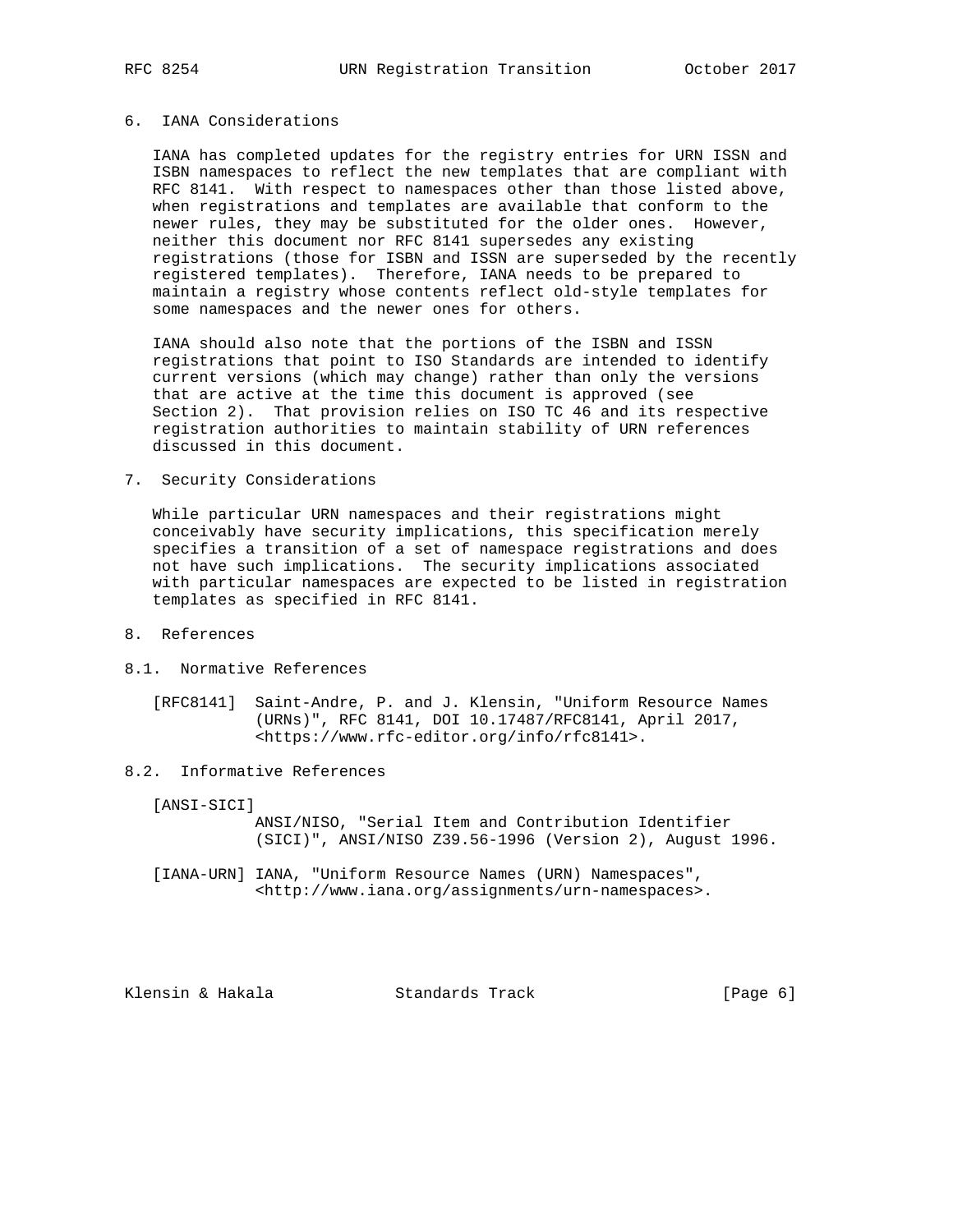[ISBN-Template] ISBN International Agency, "Namespace Registration for International Standard Book Number (ISBN) ISO 2108:2017", June 2017, <https://www.iana.org/assignments/urn-formal/isbn>. [ISO-ISBN-a] ISO, "Information and documentation - International Standard Book Number (ISBN)", ISO 2108:1992, 1992. [ISO-ISBN-b] ISO, "Information and documentation - International Standard Book Number (ISBN)", ISO 2108:2017, 2017. [ISO-ISBN-c] ISO, "Information and documentation - International Standard Book Number (ISBN)", ISO 2108:2005, 2005. [ISO-ISSN] ISO, "Information and documentation - International Standard Serial Number (ISSN)", ISO 3297:2007, 2007. [ISSN-Template] ISSN International Centre, "Namespace Registration for International Standard Serial Number (ISSN) and Linking ISSN (ISSN-L) based on ISO 3297:2007", June 2017, <https://www.iana.org/assignments/urn-formal/issn>. [RFC2141] Moats, R., "URN Syntax", RFC 2141, DOI 10.17487/RFC2141, May 1997, <https://www.rfc-editor.org/info/rfc2141>. [RFC2288] Lynch, C., Preston, C., and R. Daniel, "Using Existing Bibliographic Identifiers as Uniform Resource Names", RFC 2288, DOI 10.17487/RFC2288, February 1998, <https://www.rfc-editor.org/info/rfc2288>. [RFC2611] Daigle, L., van Gulik, D., Iannella, R., and P. Faltstrom, "URN Namespace Definition Mechanisms", BCP 33, RFC 2611, DOI 10.17487/RFC2611, June 1999, <https://www.rfc-editor.org/info/rfc2611>.

 [RFC3044] Rozenfeld, S., "Using The ISSN (International Serial Standard Number) as URN (Uniform Resource Names) within an ISSN-URN Namespace", RFC 3044, DOI 10.17487/RFC3044, January 2001, <https://www.rfc-editor.org/info/rfc3044>.

Klensin & Hakala Standards Track [Page 7]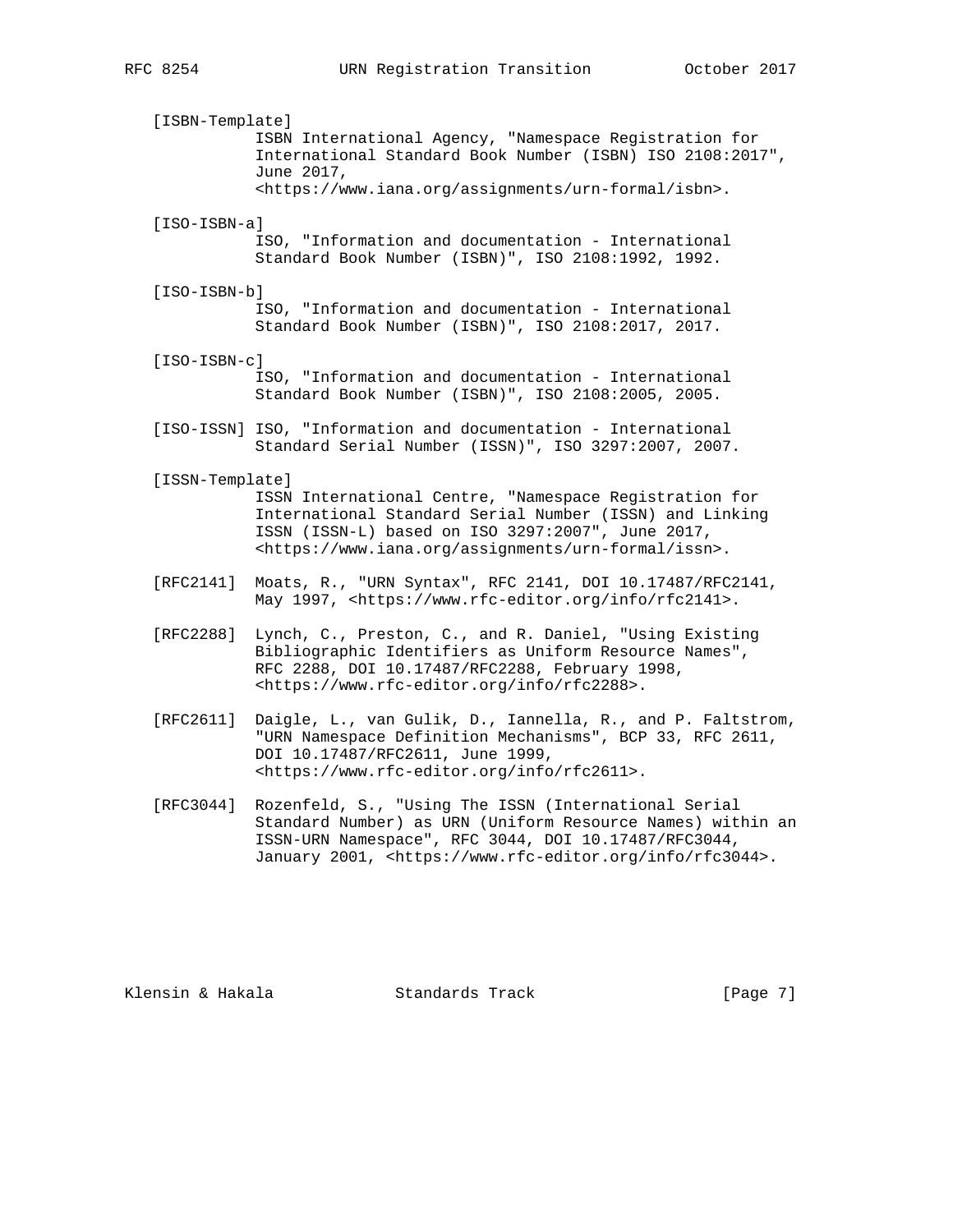- [RFC3187] Hakala, J. and H. Walravens, "Using International Standard Book Numbers as Uniform Resource Names", RFC 3187, DOI 10.17487/RFC3187, October 2001, <https://www.rfc-editor.org/info/rfc3187>.
- [RFC3188] Hakala, J., "Using National Bibliography Numbers as Uniform Resource Names", RFC 3188, DOI 10.17487/RFC3188, October 2001, <https://www.rfc-editor.org/info/rfc3188>.
- [RFC3406] Daigle, L., van Gulik, D., Iannella, R., and P. Faltstrom, "Uniform Resource Names (URN) Namespace Definition Mechanisms", RFC 3406, DOI 10.17487/RFC3406, October 2002, <https://www.rfc-editor.org/info/rfc3406>.

#### Acknowledgements

 This document draws heavily on discussions in the IETF URNbis Working Group in the second and third quarters of 2013, particularly during IETF 87 in August 2013, and on informal discussions during the plenary meeting of ISO TC 46 in June 2013. The efforts of those who participated in those discussions are greatly appreciated. It also draws on Internet-Drafts that were developed to update the older registrations before that approach was replaced by the new extended template model. Those documents were prepared by Pierre Godefroy, Juha Hakala, Alfred Hoenes, and Maarit Huttunen.

 The current specification benefits significantly from a careful reading and suggestions for editorial changes by Peter Saint-Andre; from considerable work by Stella Griffiths of the ISBN International Agency to refine the ISBN discussion and develop the corresponding template; and from Gaelle Bequet, Pierre Godefroy, and Clement Oury of the ISSN International Centre for similar refinements of the ISSN discussion and template.

#### Contributors

 Alfred Hoenes was the editor and co-author of two of the documents from which this one is, in part, derived. This document would not have been possible without his contributions.

Klensin & Hakala Standards Track [Page 8]